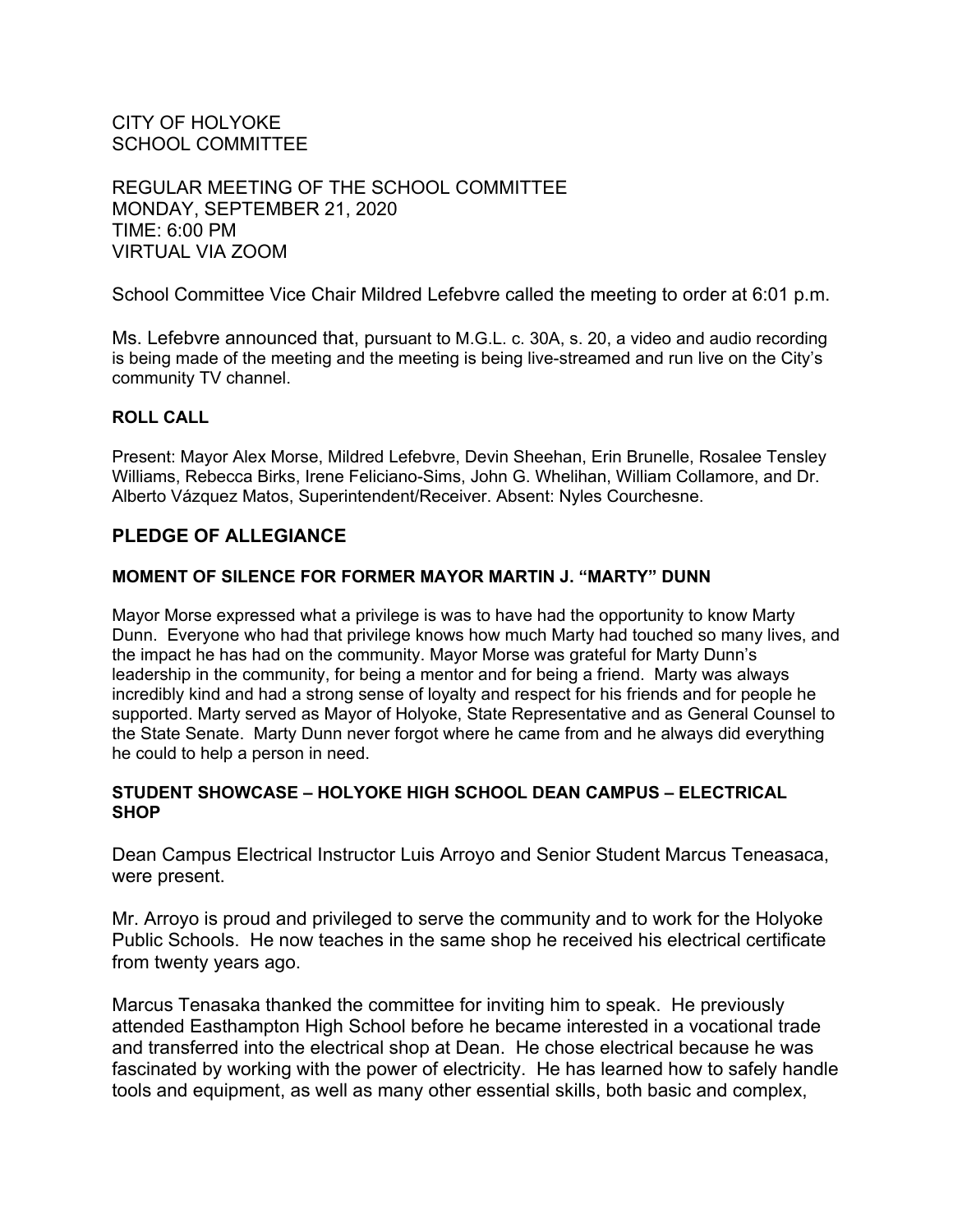#### 2 Holyoke School Committee – September 21, 2020 Page

that will help him to achieve his future goals. He plans to become a licensed electrician and, hopefully, one day have his own business. He credited Mr. Arroyo for provided good guidance to students, including during this pandemic. He is excited for his senior year, to learn both virtually and in person.

### **PUBLIC COMMENT**

None

# **COMMUNICATIONS AND REPORTS**

# **Update on Start of 2020-2021 School Year**

The goal for the start of the 2020-2021 school year was to have a strong start to an unusual school year, safely, for students and staff, with quality educational programming, both in-person and remote.

The school year was started later than usual to allow for intentional and meaningful professional development, districtwide, for all staff. Sixty-four sessions were offered for staff across the district.

Teachers started the year eager to engage with their students. Students have been working virtually, and in-person, in small group and individualized instruction. Remote students enjoyed connecting with their classmates.

There are about 587 students, or 11% , in-person for some of the week on a rotating schedule. There are 215 students in-person for 4 days a week. High school students are in school for about 4.25 hours. K-8 students are in school for 5.5 hours. When students are not in school, they participate in remote learning.

Meal distribution continues at sites across the district. Fresh fruits and vegetables will continue to be distributed as well.

Ms. Brunelle expressed appreciation that Dr. Vazquez listened to the parents and staff who had concerns about bringing children back to school in September. She believes it was the right thing to do for Holyoke.

Mr. Sheehan has heard from some parents who are frustrated because with 20 children in a class, and particularly at the lower grade levels, teachers spend a good deal of time going over rules, like muting/unmuting, raising hands, etc.He asked how excused and unexcused absences are being defined during remote learning.

Excused absences are defined as due to documented illness and unexcused are those without medical documentation. There is flexibility on unexcused absences related to illness, however.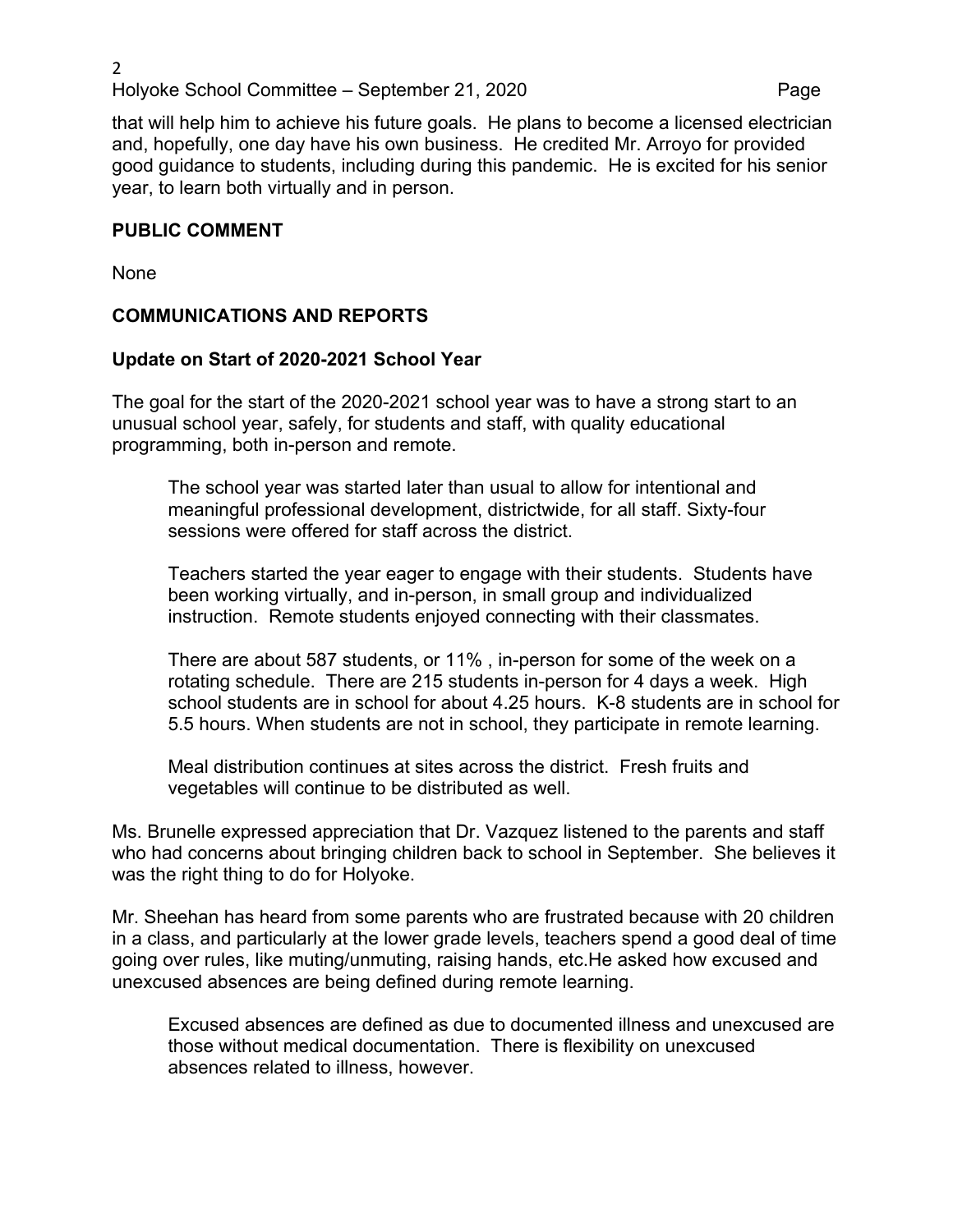3 Holyoke School Committee – September 21, 2020 Page

Mr. Sheehan inquired as to whether there has been an increase in parents choosing to home school their children.

There was not a huge increase in home schooling requests in Holyoke. Holyoke had about 15 new families looking to home educate as of mid-September. Families are first encouraged to try the remote learning option, if they are willing, before opting for home schooling. Most families that have inquired named safety as their main concern so remote was something many families were willing to try.

Mr. Sheehan asked if there had been an increase in parents removing students form the public schools to enroll in charter or private schools.

There has not been a significant increase of students going into non-public schools. Private school enrollments capped pretty quickly. There are waiting lists in the private schools.

Mrs. Birks expressed concern about the state metrics that measure whether a district should be in-person, hybrid and remote. DESE recently reported that 16 districts should be in-person and that was surprising to her based on their numbers. Her concern is that the district is doing everything as safely as possible.

Dr. Vazquez indicated that the recommendation is to look at multipole weeks of data to determine the most appropriate learning mode. School Department officials work closely the Health Department Director on the metrics, and break the data down to look at where cases are occurring. The conversations are in depth to be sure that school is done as safely as possible.

Learning pods were created for special education students who did not meet the requirements for in-person learning, but who needed personal contact to continue to thrive.

Mr. Sheehan asked about safety protocols for extracurriculars and athletics, and specifically, whether covid tests or particular masks were being required and asked how transportation is being provided.

Dr. Vazquez said that football conditioning will continue and if the season happens it will be during the second fall season, which will also include cheerleading and track and field. Student athletics and extracurriculars follow protocols related to masks, but covid testing is not being required. The standard physicals are still required. There is an ability to do live streaming video for games so that the community will be able to watch the games.

Ms. Lefebvre wanted information on how transportation is running and whether any of the routes had to be split to accommodate students. She also asked how high school students are being transported to school.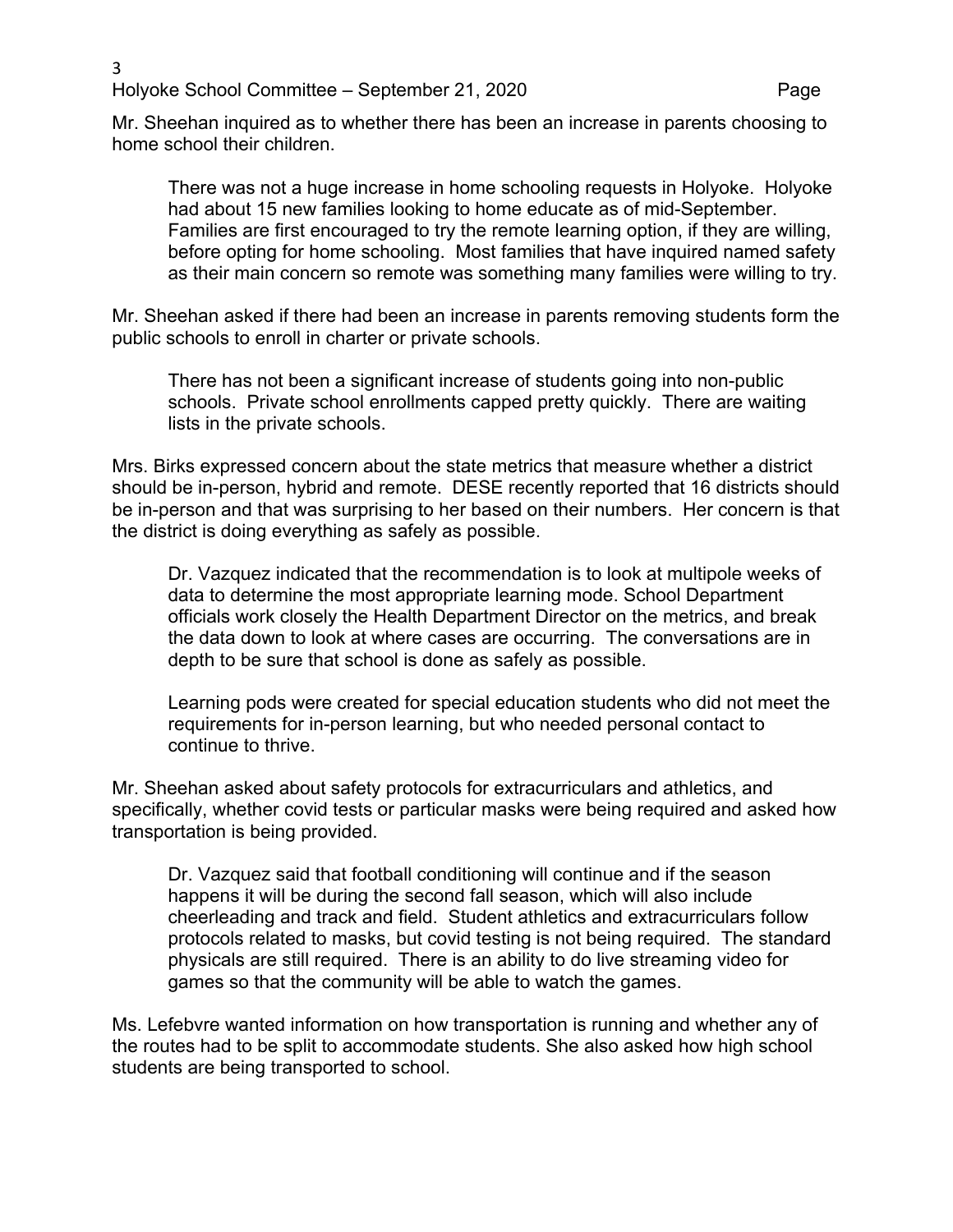Dr. Vazquez indicated that many families who qualify for transportation have chosen to transport their children to and from school. He was not sure about the specific number of routes, but said he would send that information out to committee members. High school students have PVTA passes for transportation beyond those using HPS transportation.

Mr. Sheehan asked how flu shots are being managed so the district can be compliant by the end of December.

Dr. Vazquez explained that printed information is being sent out and promotional videos are being created. There are partnerships throughout the city, in collaboration with the state, to open flu clinics, including public clinics and at sites like CVS, etc. The district is trying to be proactive in educating families about the vaccine requirement.

### **Hispanic Heritage Month Proclamation**

Mildred Lefebvre read the Proclamation in English, and Dr. Vázquez read the Proclamation in Spanish.

Proclamation on National Hispanic Heritage Month in the Holyoke Public Schools, 2020 Issued on: September 21, 2020

WHEREAS: The United States Congress approved Public Law 100-402 in 1998 to designate the month of September 15th – October 15th as "National Hispanic Heritage Month" To celebrate and honor Hispanic and Latinx Americans and their countless contributions to the history, culture, and achievements of our country.

WHEREAS: The City of Holyoke has a rich and beautiful history of Hispanic people making profound contributions across all sectors of the community, and that tradition continues today. Holyoke Public Schools proudly serves nearly 4,200 students (about 81% of our enrollment) who identify as Hispanic or Latino/a/x. We also are proud that our staff includes so many Hispanic and Latinx individuals leading, educating, and supporting our students throughout the school district.

WHEREAS: A commitment to diversity, inclusion and equity for all of our students, educators, staff and community is an integral part of Holyoke Public Schools' mission to be the first educational choice for Holyoke families.

WHEREAS: Through their commitment and contributions as leaders, innovators, entrepreneurs, citizens, and members of our community, Hispanic and Latinx Americans have enriched our lives, culture, and society.

NOW THEREFORE, be it proclaimed that I, Dr. Alberto Vázquez Matos, Superintendent/ Receiver of the Holyoke Public Schools and the Holyoke School Committee, by virtue of the authority vested by the state of Massachusetts, hereby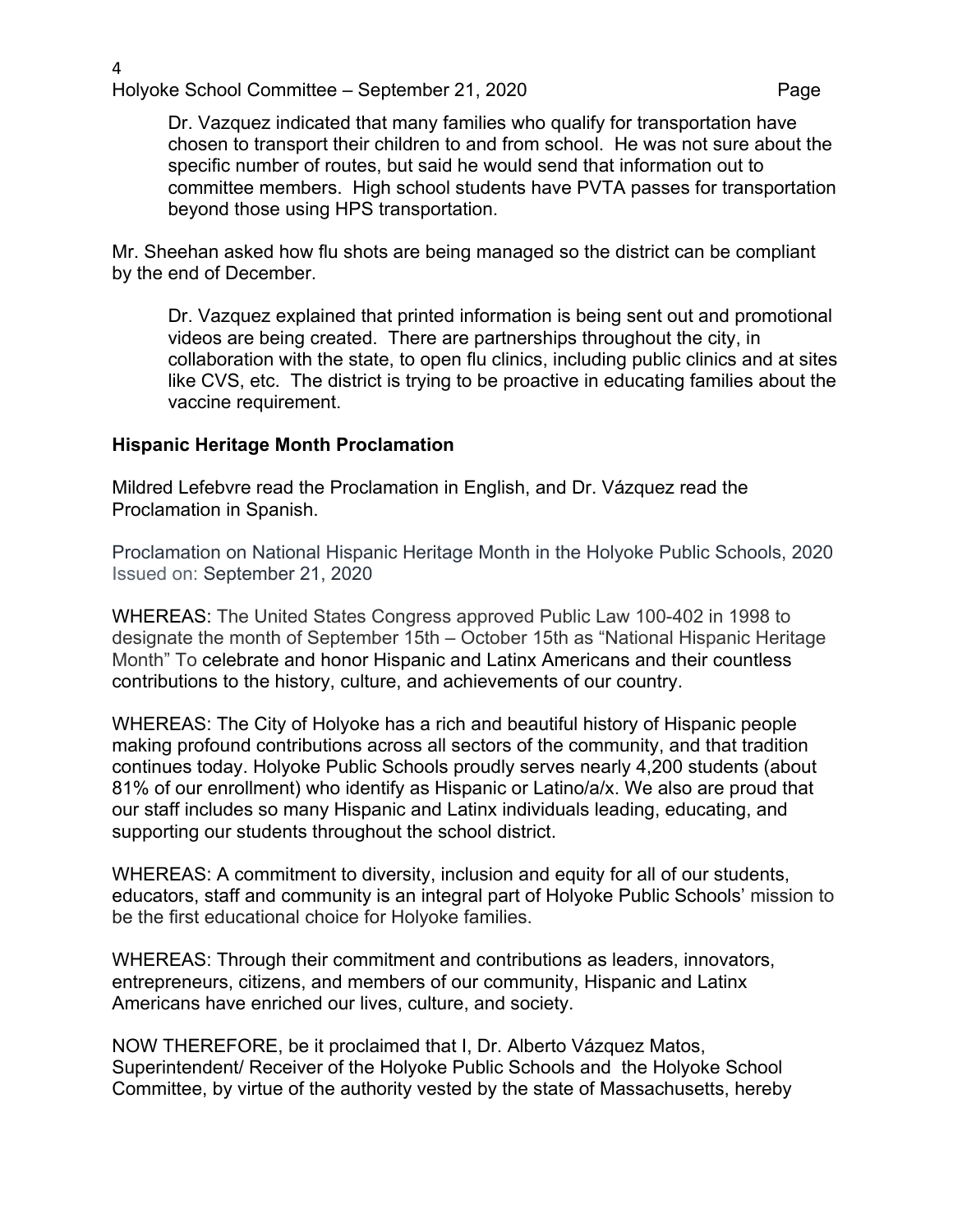$5<sub>2</sub>$ Holyoke School Committee – September 21, 2020 Page

proclaim September 15 through October 15, 2020, as: *"National Hispanic Heritage Month in the Holyoke Public Schools."*

RESOLVED: That the Holyoke Public School District hereby promotes September 15th through October 15th as Hispanic Heritage Month; and, be it finally

RESOLVED: That by adoption of this resolution, the District hereby encourages all students, faculty, administrators, families, and elected officials to remember and celebrate the contributions that Hispanic Americans have made to Massachusetts and the United States.

We call upon the entire Holyoke Public Schools community to join with us in celebrating this month. SIGNED:

Dr. Alberto Vázquez Matos, Superintendent / Receiver

Mayor Alex Morse, **Chairperson** 

Mildred Lefebvre, Vice Chair

# **NEW BUSINESS**

# **Selection of Voting Delegate and Alternate Delegate to MASC Annual Meeting**

The Annual Meeting of the Massachusetts Association of School Committees will be held on November  $7<sup>th</sup>$ , virtually, and the committee needs to elect is voting and alternate delegates to that meeting. The delegate will vote on resolutions brought to the MASC Board of Directors which become priorities for the association's work for the coming year.

MOTION: Rosalee Tensley Williams nominated Erin Brunelle as the voting delegate and Irene Feliciano-Sims as alternate delegate to the MASC Annual Meeting, seconded by Devin Sheehan. The motion carried on a roll call vote. (Morse-yes, Lefebvre-yes, Sheehan-yes, Brunelle-yes, Tensley-Williams-yes, Birks-yes, Feliciano-Sims-yes, Whelihan-yes, Courchesne-yes.)

### **ONGOING BUSINESS**

# **ANNOUNCEMENTS**

Mr. Sheehan announced that Holyoke's US Census completion rate was only 62.9% and that in 2010 the completion rate was 70.5%. The US Census is key to the